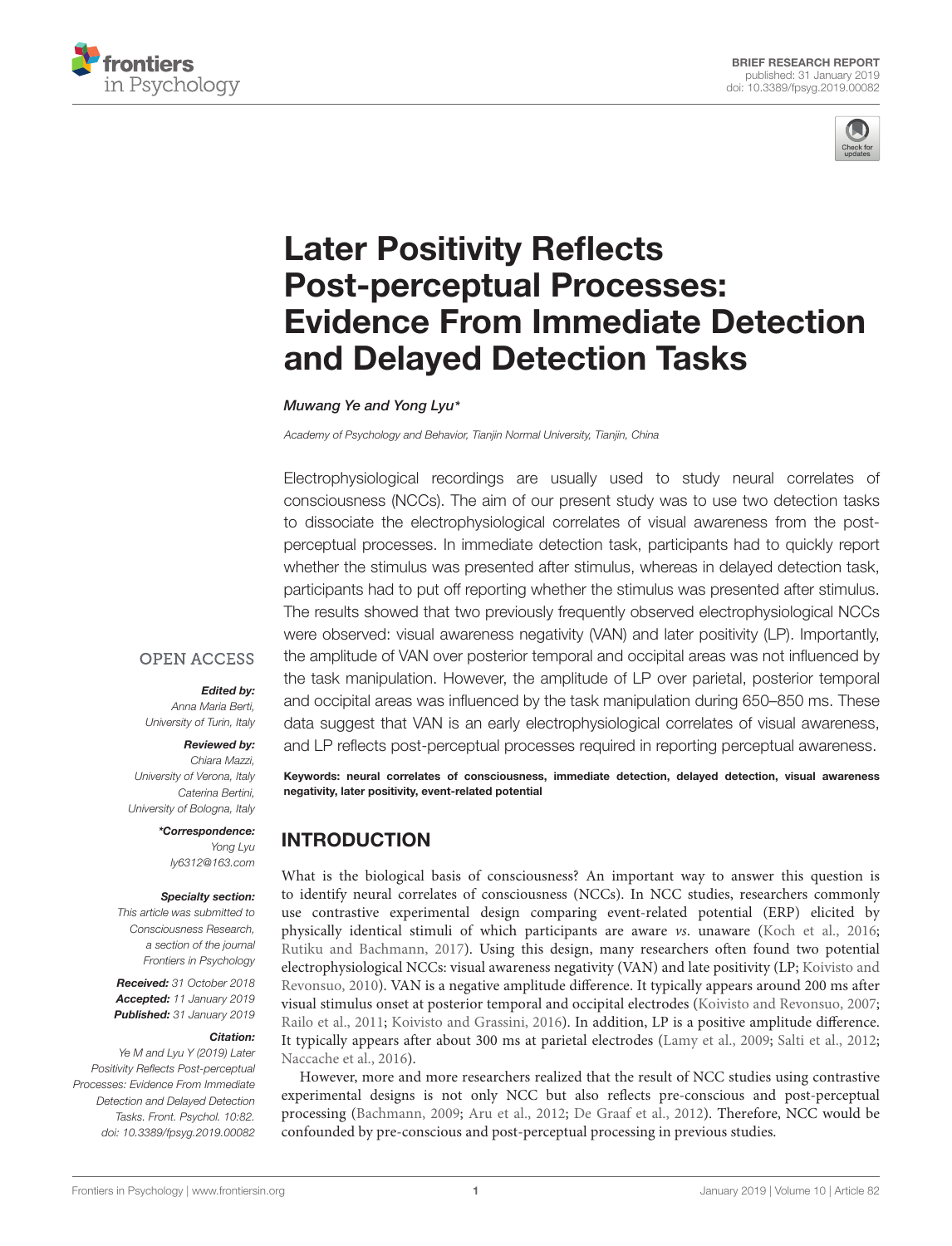Especially, participants are commonly instructed to report awareness or unawareness of the liminal stimulus in NCC studies. Therefore, the NCC would be easily confounded with postperceptual processes required in reporting perceptual awareness [\(Tsuchiya et al.,](#page-4-12) [2015;](#page-4-12) [Koivisto et al.,](#page-4-13) [2016\)](#page-4-13). The aim of our present study was to dissociate the electrophysiological correlates of visual awareness from the post-perceptual processes. So, we used two task conditions that differed in their requirements on reporting. In immediate detection task, participants had to quickly report whether the stimulus was presented after stimulus, whereas in delayed detection task, participants had to put off reporting whether the stimulus was presented after stimulus. If a potential electrophysiological NCC is modulated by the task manipulation, it must occur after awareness has emerged and reflect post-perceptual processes required in reporting perceptual awareness.

# MATERIALS AND METHODS

#### **Participants**

Nineteen right-handed undergraduates participated in the study. The data sets of two participants had to be excluded, because they reported awareness in less than 25% of the critical trials or more than 75% of the critical trials. In addition, the data from one participant had to be also excluded, because his data did not contain enough trials for computing the ERPs for each condition (at least 35 per stimulus type) after artifact rejection. The remaining sixteen participants (eight males) had a mean age of 21.25 years ( $SD = 2.46$ ). With normal or corrected to normal vision, none of them reported any history of neurological diseases or brain injuries.

#### Stimuli and Apparatus

The stimuli were controlled with E-prime software on a monitor with  $1024 \times 768$  pixels resolution and 60 Hz screen refresh rate, and presented on the center of the gray background (22 cd/m<sup>2</sup>). The critical stimulus was a low contrast sinusoidal Gabor patch (4.24 degree in diameter), tilted 45 degree to left. The Michelson contrast of the critical stimulus was 0.05, 0.06, or 0.07, depending participants performance in pre-experimental calibration phase. In addition, the duration of the critical stimulus was 16.67, 33.34, 50.01, or 66.68 ms, depending participants performance in preexperimental calibration phase.

# Procedure

Two tasks (immediate detection task and delayed detection task) were performed by each participant in counterbalanced order. **[Figure 1](#page-2-0)** shows a flowchart of the trial procedure. The participants were instructed to make their decision whether they had seen the stimulus or not by means of button presses with their left or right index finger. The assignment of seen or unseen to the left or right index finger were counterbalanced across participants.

Both tasks were conducted in two blocks of stimuli, separated by brief resting periods. Half of the participants performed the immediate detection task first (calibration + two experimental blocks), followed by the delayed detection task (calibration  $+$  two experimental blocks). Half of the participants performed the tasks in the reversed order. Each stimulus block consisted of eighty critical trials, twenty catch trials, and twenty control trials. The catch trials were no stimuli. In control trials, a higher stimulus contrast (Michelson contrast: 0.08) and a longer stimulus duration (five refresh frames) was used than in the critical trials. During the calibration phase, we used a threshold estimation procedure. For more information regarding the calibration phase (see [Koivisto et al.,](#page-4-13) [2016\)](#page-4-13).

# Electroencephalogram (EEG) Recording and Data Analysis

Electroencephalogram was recorded from 64-channel Ag/AgCl electrode cap (Neuroscan, Melbourne, VIC, Australia) with the 10–20 system. The reference electrode was placed on the nose. The ground electrode was placed in front of Fz. EEG was sampled at a digitization rate of 1000 Hz and filtered with a band pass of 0.05–400 Hz. Vertical electrooculogram (VEOG) recording electrodes were positioned above and below the left eye, and horizontal electrooculogram (HEOG) recording electrodes were positioned 1.5 cm from the outer canthus of each eye. The impedance was kept below 5 k $\Omega$ .

Electroencephalogram data were analyzed offline with the software of Curry 7. Offline correction of eye movement artifact was performed. To exclude trials contaminated by artifacts, trials with voltages exceeding  $\pm 100 \mu$ V at any electrode were discarded. The EEG signals were segmented in segmented in series of epochs of 1100 ms. Each epoch started 100 ms before the stimulus onset. Baseline correction was performed over the 100 ms window before the stimulus presentation. The data were filtered with 0.1 Hz high pass and 30 Hz low pass filters. Based on the previous studies [\(Koivisto and Revonsuo,](#page-4-2) [2010;](#page-4-2) [Koivisto](#page-4-13) [et al.,](#page-4-13) [2016,](#page-4-13) [2017\)](#page-4-14) and visual inspection, the mean amplitudes of the ERPs for VAN (250–350 ms) were analyzed (SPSS 22) with repeated-measures analysis of variance (ANOVA) with Awareness (2: aware and unaware), Task (2: immediate detection and delayed detection), Area [2: posterior temporal (P7 and P8), occipital (O1 and O2)], and Hemisphere (2: left vs. right) as factors. In addition, the mean amplitudes of the ERPs for LP (450–650 ms) were statistically analyzed with repeated-measures analysis of variance with Awareness (2: aware and unaware), Task (2: immediate detection and delayed detection), Area [3: parietal (P3 and P4), posterior temporal (P7 and P8), occipital (O1 and O2)], and Hemisphere (2: left vs. right) as factors. The Greenhouse-Geisser correction was applied when the sphericity assumption was violated.

# RESULTS

# Behavioral Results

In critical trials, the participants ( $n = 16$ ) reported awareness in  $40.04\%$  (SD = 9.35) of the critical trials during the immediate detection task, and in  $43.2\%$  (SD = 11.49) of the critical trials during the delayed detection task. Moreover, the number of the critical trials with awareness did not differ between the two tasks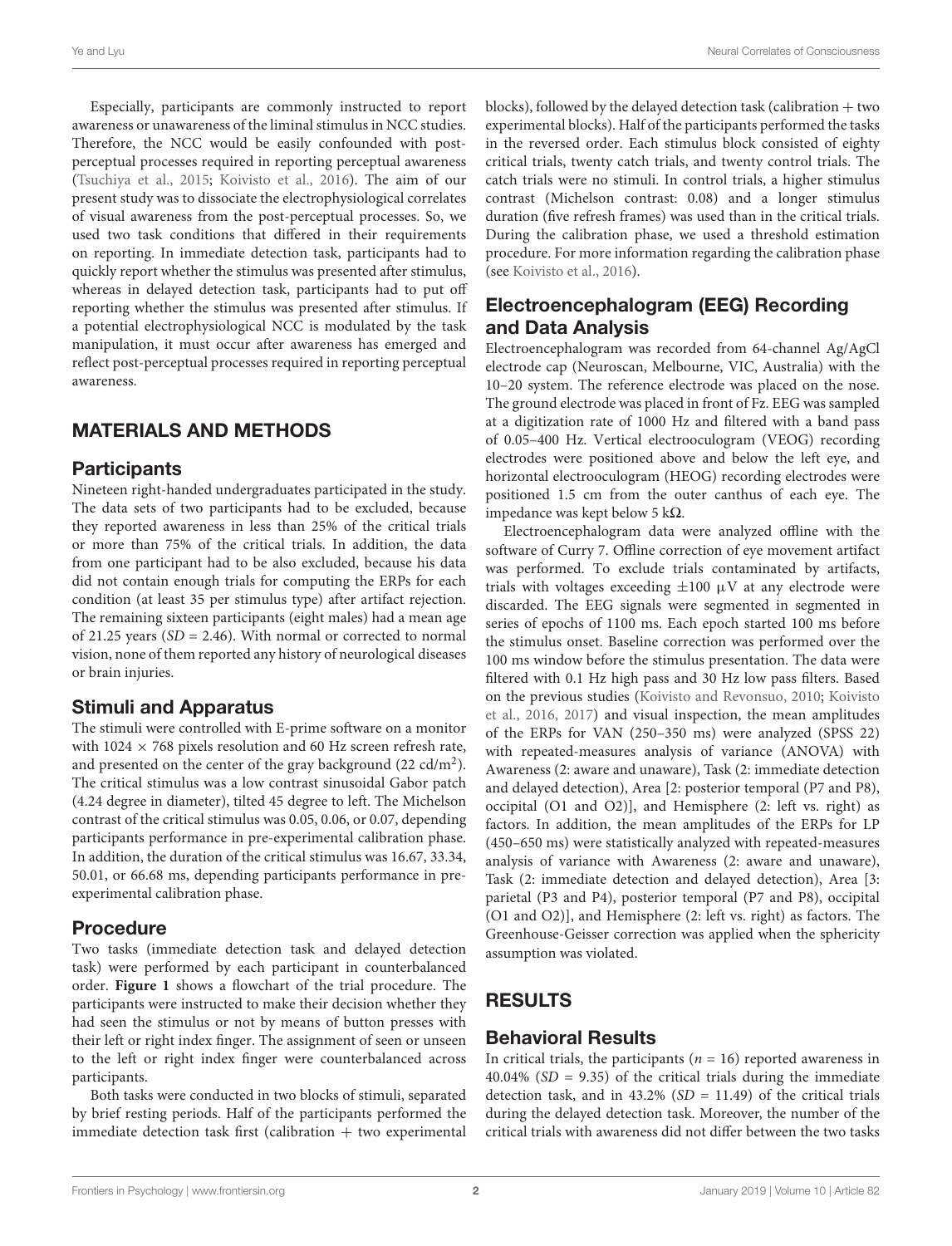

<span id="page-2-0"></span> $(t_{15} = 0.89, P > 0.05)$ . The contrast level of the critical stimulus that participants were tested with was 0.05 Michelson contrast. The duration of the critical stimuli did not differ between the two tasks ( $t_{15}$  < 0.001,  $P > 0.05$ ).

The participants performed well on the control trials and the catch the trials. They reported awareness in 97.03% ( $SD = 5.18$ ) of the control trials during the immediate detection task, and in 97.03% ( $SD = 6.21$ ) of the control trials during the delayed detection task. In addition, they reported awareness in 4.84%  $(SD = 5.59)$  of the catch the trials during the immediate detection task, and in 3.91% ( $SD = 6.39$ ) of the catch the trials during the delayed detection task. So, the participants followed the instructions.

# ERPs Results

**[Figure 2](#page-3-0)** shows the ERP data for each condition. For VAN (250– 350 ms), the repeated measures ANOVA showed a significant main effect for Awareness [ $F(1, 15) = 15, P < 0.01, \eta_p^2 = 0.5$ ], showing larger negativity in aware trials than in unaware trials  $(-1.32 \pm 0.56 \,\mu\text{V}$  vs.  $0.53 \pm 0.29 \,\mu\text{V}$ ). However, any other interaction involving Awareness as factor was not statistically significant ( $Ps > 0.05$ ).

For LP (450–650 ms), the repeated measures ANOVA showed a significant main effect for Awareness [F (1, 15) = 11.25,  $P < 0.01$ ,  $\eta_p^2 = 0.43$ , showing larger positivity in aware trials than in unaware trials  $(6.17 \pm 0.9 \, \mu V \text{ vs.}$  $4.03 \pm 0.89 \,\mathrm{\upmu V}$ ). In addition, the Awareness  $\times$  Area interaction  $[F (2, 30) = 16.41, P < 0.01, \eta_{p}^{2} = 0.52]$  showed that LP was largest over the parietal areas (2.99  $\mu$ V). However, any other interaction involving Awareness as factor was not statistically significant ( $Ps > 0.05$ ). Our results did not show any effects for the task manipulation in the time window of 450–650 ms. However, **[Figure 2B](#page-3-0)** clearly illustrates that the amplitude of LP decreased to zero during 650–850 ms in the immediate response condition, while the amplitude of LP in the delayed condition did not decrease at all but stayed at the peak level. So, the 650–850 ms time window was also statistically analyzed. The repeated measures ANOVA on mean amplitudes in the time window of 650–850 ms showed a significant main effect for Awareness [F (1, 15) = 15.77,  $P < 0.01$ ,  $\eta_{p}^{2} = 0.51$ , showing larger positivity in aware trials than in unaware trials  $(5.34 \pm 0.81 \, \mu V \, \nu s$ .  $4 \pm 0.81 \, \mu$ V). In addition, the Awareness  $\times$  Area interaction  $[F (2, 30) = 7.14, P < 0.01, \eta_p^2 = 0.32]$  showed that LP was largest over the parietal areas  $(1.8 \mu V)$ . Most importantly, the Awareness  $\times$  Task  $\times$  Area interaction was statistically significant [*F* (2, 30) = 3.83, *P* < 0.05,  $\eta_p^2$  = 0.2]. Further, simple simple-effect analysis showed larger positivity in aware trials than in unaware trials during the delayed detection condition over parietal  $(7.45 \pm 1.02 \mu V \text{ vs. } 4.55 \pm 0.9 \mu V, P < 0.01)$ , posterior temporal (5.29  $\pm$  1.14  $\mu$ V vs. 3.56  $\pm$  0.98  $\mu$ V,  $P$  < 0.05) and occipital (4.51  $\pm$  1.05  $\mu$ V vs. 2.44  $\pm$  0.88  $\mu$ V,  $P < 0.05$ ) areas. However, the amplitude changes of the immediate detection condition did not reach statistical significance over parietal ( $P > 0.05$ ), posterior temporal  $(P > 0.05)$ , and occipital  $(P > 0.05)$  areas. Any other interaction involving Awareness as factor was not statistically significant  $(Ps > 0.05)$ .

# **DISCUSSION**

The results showed that VAN and LP were observed in the immediate detection task and the delayed detection task, respectively. Importantly, our study showed that the amplitude of VAN was not influenced by the task manipulation. VAN was equally strong in the immediate detection task than in the delayed detection task. Thus, our results suggest that VAN correlates with visual awareness. Our finding was consistent with previous studies [\(Wilenius-emet et al.,](#page-4-15) [2004;](#page-4-15) [Rutiku et al.,](#page-4-16) [2015;](#page-4-16) [Koivisto](#page-4-5) [and Grassini,](#page-4-5) [2016;](#page-4-5) [Eklund and Wiens,](#page-4-17) [2018\)](#page-4-17), which suggested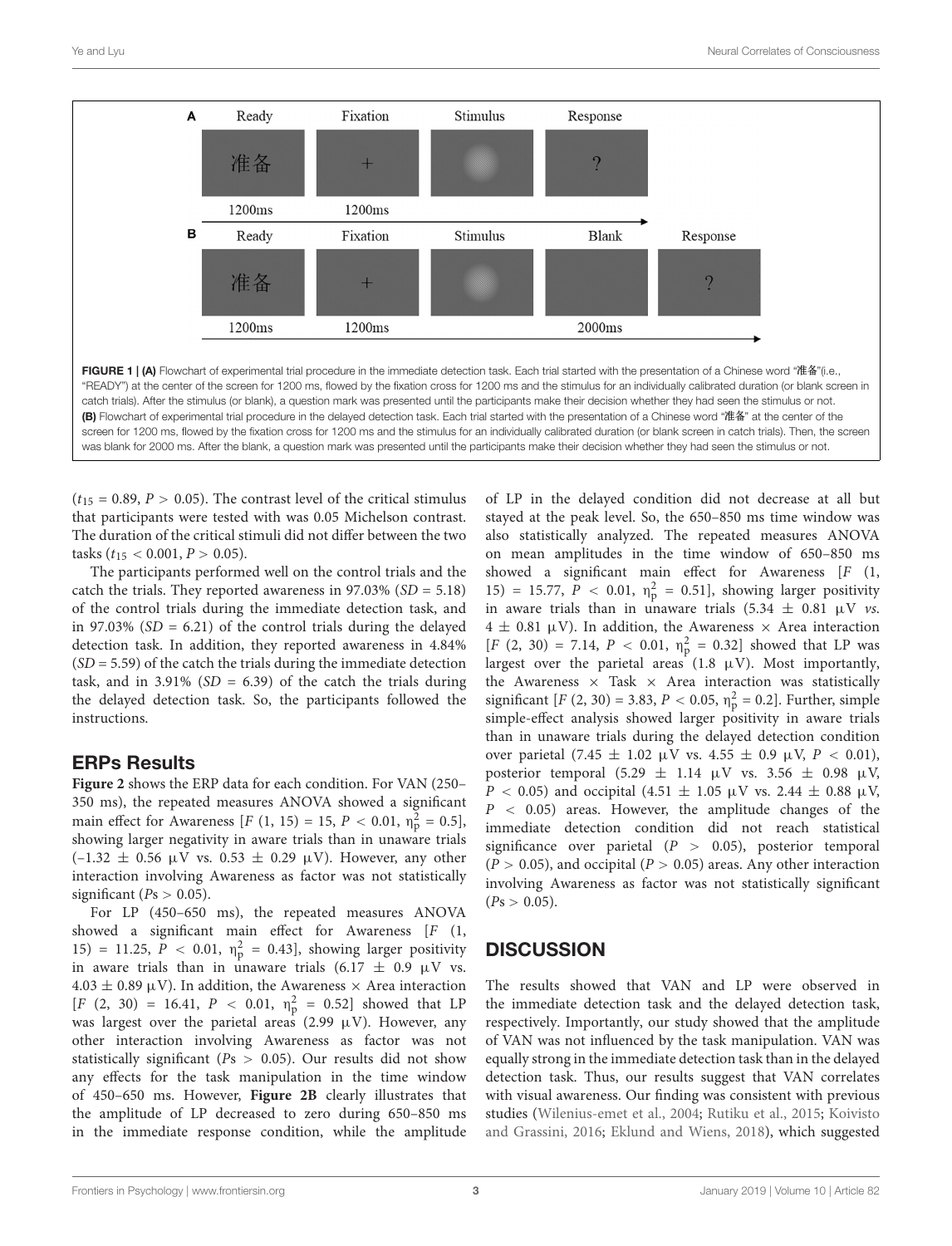

<span id="page-3-0"></span>